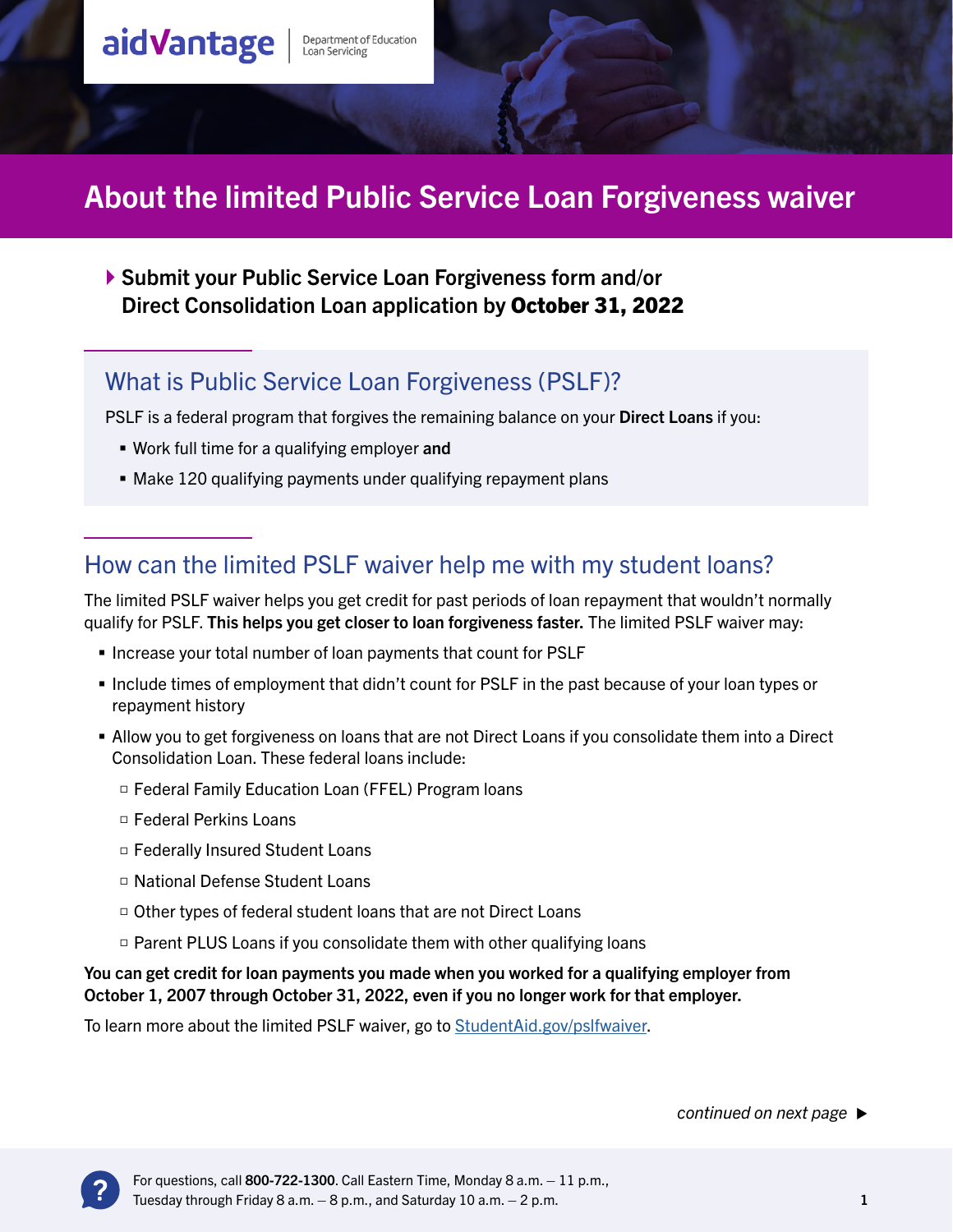## How do I know if my employer qualifies?

You may qualify for the waiver if you have worked for any of these types of not-for-profit organizations:

- Government organizations at any level (federal, state, local, or tribal)
- 501(c)(3) not-for-profit organizations that are tax exempt
- Other types of not-for profit organizations that provide public services that qualify
- AmeriCorps or Peace Corps if you work as a volunteer

To find out if your employer qualifies for PSLF, use your FSA ID to log in to the [PSLF Help Tool](https://studentaid.gov/pslf).

### What does it mean to work full time?

- You must work full time for a qualifying employer to qualify for PSLF.
- If you have one job, you must meet your employer's definition of full time or work at least 30 hours a week, whichever is greater.
- If you have more than one part-time job, you must work an average of 30 hours a week total, and all your part-time jobs must meet the employer qualifications.

#### How can I get this student loan credit?

#### If you are already in the PSLF Program, you may automatically get credit for past periods of repayment.

- You are already in the PSLF Program if you only have Direct Loans serviced by FedLoan Servicing and you have already submitted an Employment Certification Form or PSLF form.
- The Department of Education will give you PSLF credit based on your student loan payment and employment histories.
- Please be patient. Their review may take several months. You can check for updates by signing into your account at [FedLoan Servicing](https://myfedloan.org/).
- Keep making required, on-time payments while you wait. Payments on federal Direct Loans are currently paused until after May 1, 2022.

#### If you are not already in the PSLF Program, you can get credit for past periods of repayment if:

**You have at least one FFEL Program loan, Perkins Loan, or uncommon older federal student loan.** You must submit a PSLF form for all times of employment that qualify and an application to consolidate [these loans.](https://studentaid.gov/manage-loans/consolidation) You must submit both by October 31, 2022.

or

 You only have a Direct Loan and have never submitted a PSLF form. You must submit a PSLF form for all times of employment that qualify by October 31, 2022.

For faster processing, create your PSLF form using the **[PSLF Help Tool.](https://studentaid.gov/pslf)** 

Times when you defaulted on a loan or deferred a loan when you were in school do not qualify for PSLF, even under the limited PSLF waiver.

*continued on next page*